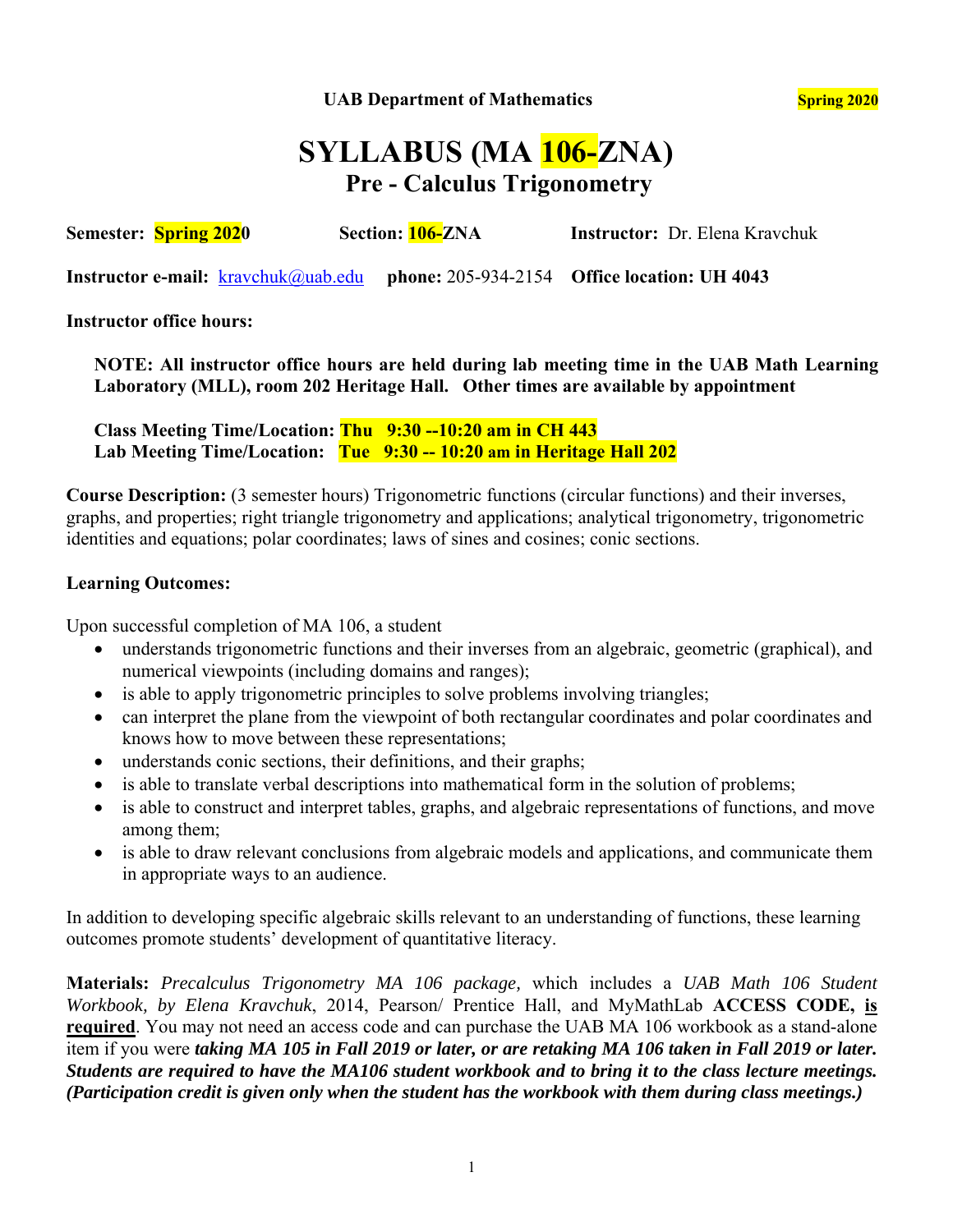**Prerequisite:** Undergraduate level MA 105 Minimum Grade of C or MA 106 Math Placement 75 or MA 125 Math Placement 75 or MA 126 Math Placement 75 or Math Placement Test 61.

**Attendance policy:** Attendance at every class meeting and lab meeting is **required**. Roll will be taken. There are 13 scheduled class meetings and 13 scheduled lab meetings. Students earn 5 participation points toward their final grade for each class or lab meeting attended. *To earn the Participation Points students must be in the classroom or lab at the start of the meeting and at the end of the meeting*. *Students arriving late get zero to half-credit, at the discretion of the instructor.* The following rules apply:

- 1. **Students may not sign the roll for another student**. Violation of this policy will result in a grade of F for academic misconduct.
- 2. Students must participate in class with their workbook open, taking notes.
- 3. All electronic devices (cell phones, laptop computers, etc.) must be turned off and put away during class.
- 4. **Students may not sign the roll for another student**. Violation of this policy may result in a grade of F for academic misconduct for both students.
- 5. If you come late to the class meeting, and the roll has passed your seat, do not ask to sign it.
- 6. Do not sign the roll if you intend to leave the class early.
- 7. In case of emergency, students may leave the class without the instructor's permission. Just get the instructor's attention and leave quietly with minimal disruption to the rest of the class.
- 8. **NO participation points can be earned if the student is absent**, whether or not the absence is excused. If you are absent on official university business, you can obtain tutoring to earn the participation points. Arrangements must be made in advance of the absence.

**Course Structure:** This course is primarily computer-based. All homework assignments and quizzes are on-line and can be completed either on your own computer or using one of the computers in the UAB Math Learning Lab (MLL in **202, Heritage Hall**) anytime before the scheduled deadline (please note that deadlines include specific dates and times). All tests and the final exam are also done on the computer, but they must be taken in the MLL according to your class schedule during your lab meeting time. **In order to receive credit for homework and quizzes, the work must be done on or in advance of course deadline dates**. See the course schedule at the front of this syllabus for the course deadline dates.

### **\*\* BE SURE TO READ THE STUDENT EXPECTATIONS STATEMENT ON PAGE 3 FOR IMPORTANT INFORMATION ABOUT THE COURSE.**

**Getting Started:** The first thing you must do is access for your on-line course materials.

## **Access for a Course in MyMathLab Plus**

All Homework, Quizzes, and Tests for this course are available only in MyMathLab Plus. A MyMathLab Plus account has already been established for you and must be activated.

- Log in to **BlazerNet** and click on the MyMathLab Plus link.
- Click on your course.
- Choose one of the following: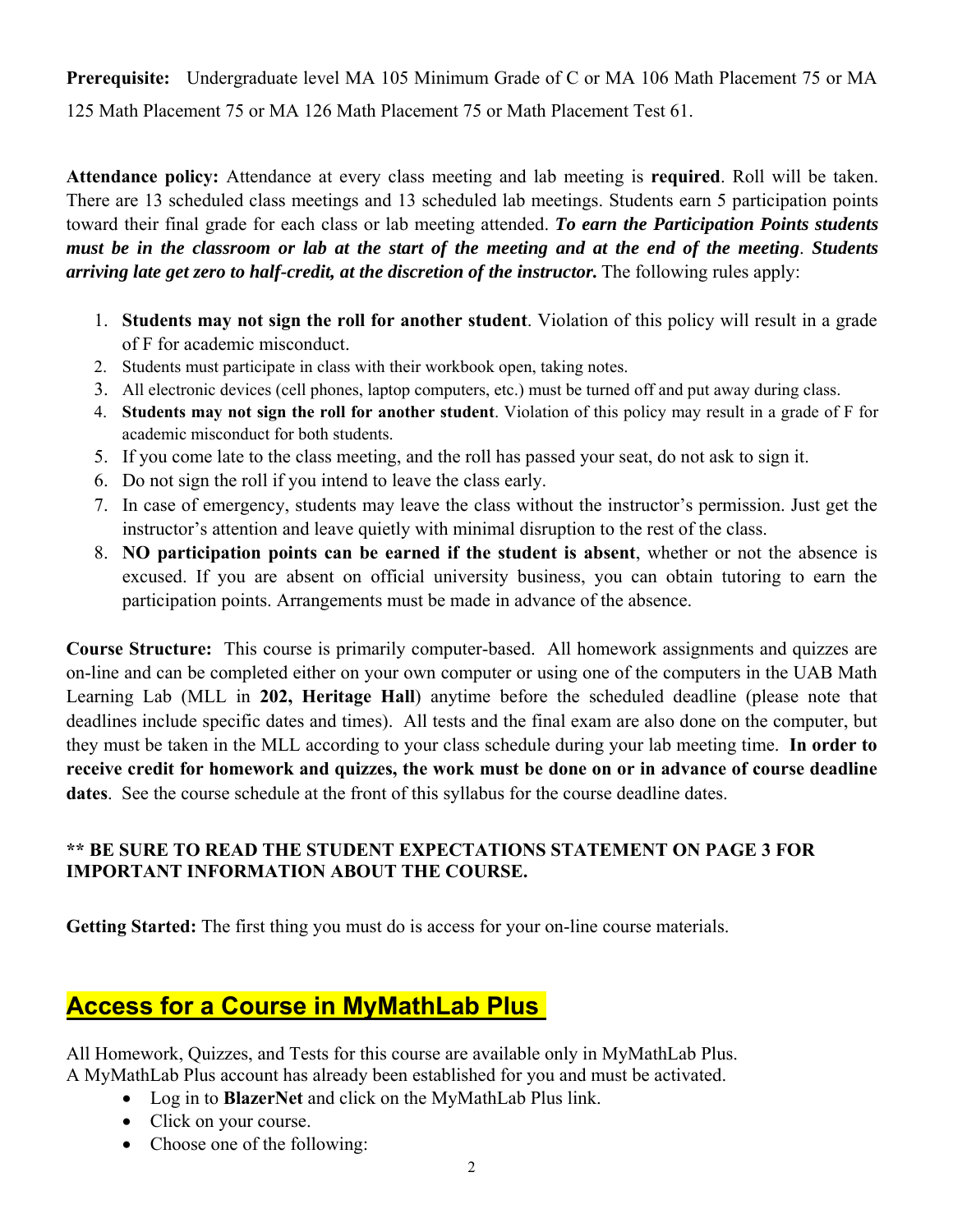- o Access Code (enter your printed code)
- o Buy Now (credit card required)
- o Pay Later (allows temporary access, good for only 14 days, no extensions when it expires)\*

\***Once Pay Later (Temporary Access) has expired, you will be prompted to choose Access Code or Buy Now. You will no longer have access to your course materials and assignments in MyMathLab Plus until you enter your code or purchase it.** Please note that there will be **NO EXTENSIONS for missed homework, quiz, or test deadlines due to failure to purchase access to your online materials.** 

If you have any questions regarding your MyMathLab Plus account or access to your account, email your course instructor or you may stop by the Math Learning Lab in HHB202.

## **TROUBLESHOOTING TIPS:**

If you have difficulty accessing your assignments in MyMathLab Plus, try the following steps:

- Close the browser and start over logging into BlazerNet. You can only access through BlazerNet.
- Run the Browser check to make sure you have all needed components.
- Try a different browser. Some work better than others (use Google Chrome!)
- Contact Pearson technical support via chat.
- Have a backup plan: Go to the MLL in HHB 202 and do your work there. Ask the staff for help.
- If the above steps do not work, email your instructor or stop by the Math Learning Lab in HHB202.

## **STUDENT EXPECTATION STATEMENT**

The Course Syllabus and Schedule serve as a Contract by which the student must comply. An excuse of "not knowing" information covered in these documents is not an acceptable excuse for making mistakes in this class. **To emphasize the importance of knowing the syllabus you must take a Syllabus Quiz before beginning any other assignments. You must score 100% on this quiz in order to continue the course.**

• Students are required to complete weekly assignments. All deadlines are based on Central Time. **There are NO EXTENSIONS of DEADLINES**.

• Students are expected to check their UAB e-mail daily and respond within 48 hours to instructor emails. Regular communication via e-mail with the Course Instructor is expected. Be sure to include your name, the course and section number in all communications with your instructor.

• It is the student's responsibility to make sure a valid e-mail address is provided. Failure on the student's part to do so can result in the student missing important information that could affect his grade. **Students are responsible for the information that is sent to their UAB e-mail account.** The Course Instructor will not accept e-mails sent from e-mails accounts than other UAB.

• Students are expected to devote an average of 8 to 12 hours per week to the assignments.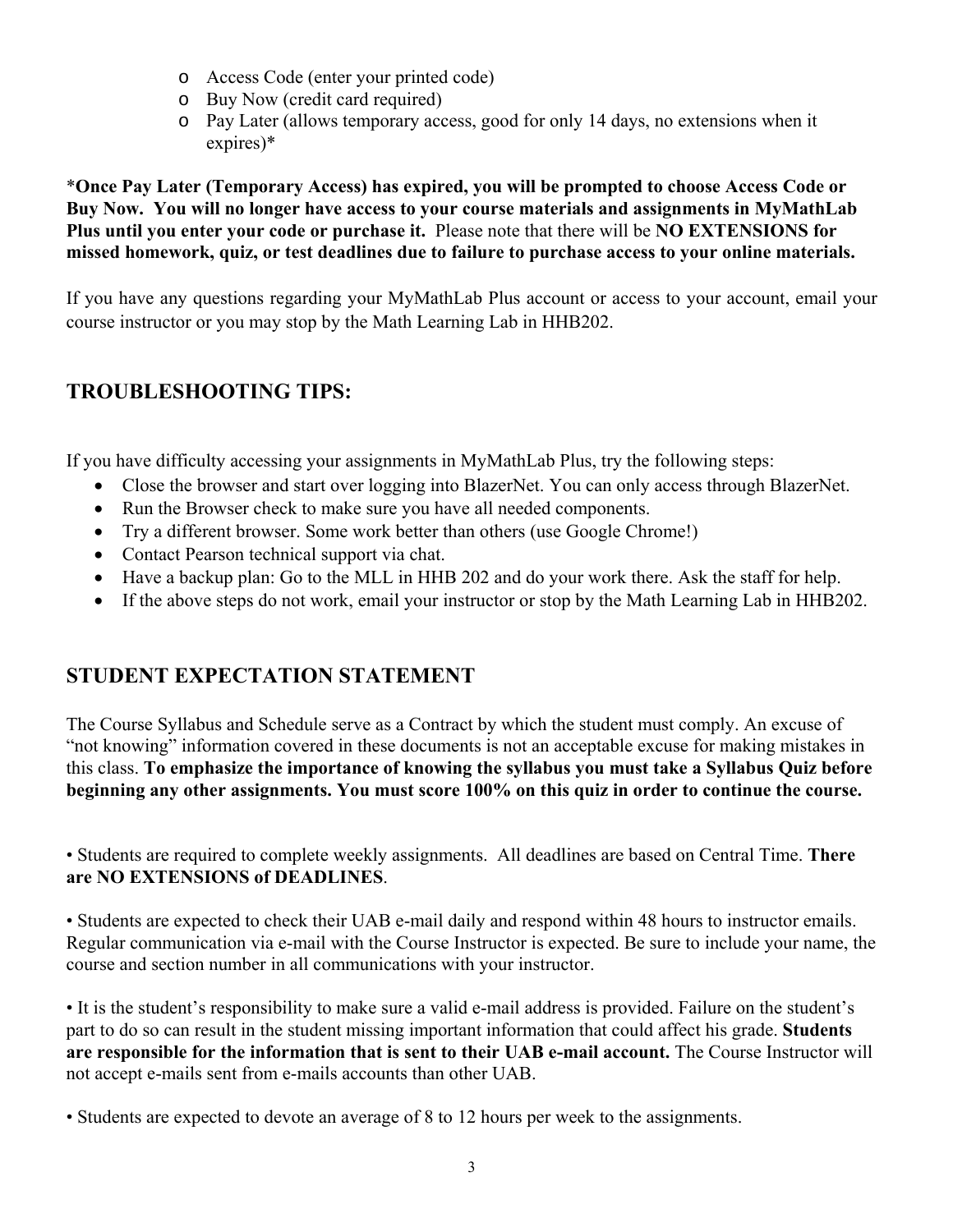• Students are expected to have a back-up plan in the event their computer has operational problems, there is loss of electricity, or there is loss of Internet access. These are not an excuse for late or incomplete submission of assignments, nor are they acceptable reasons for an assignment deadline extension. UAB's MLL, most public libraries, school libraries, university libraries, etc. have computers with Internet access and are available for use by the public.

• The Math Learning Lab (**MLL**) in 202 Heritage Hall is available for student use Monday through Friday. Students in this course may use the computers to complete assignments, and they may get assistance from math tutors. Go to the math department website and click on Student Resources tab for details (http://www.uab.edu/mathematics).

**Math Help:** The **Math Learning Lab** (**MLL**) in 202 Heritage Hall is available for student use Monday through Friday. Students in this course may use the computers to complete assignments, and they may get assistance from math tutors. Tutors will not solve all of your problems or sit with you for extended periods of time, but they will help guide you so that you can complete your work independently. No appointment is necessary. The hours of operation in the Fall and Spring are usually Monday through Thursday 9:00am to 8:00pm, and Fridays 9:00am to 3:00pm, and in the Summer the hours are usually Monday through Thursday 9:00am to 7:00pm, and Fridays 9:00am to 2:00pm. The MLL is closed during all holidays and breaks, and also during final exams (except for testing). For more information, go to http://www.uab.edu/cas/mathematics/mll. Please note that all computer use in the MLL is monitored.

The **University Academic Success Center (UASC)** provides students with a host of free services and resources that include Tutoring and Supplemental Instruction. For more information, go to http://www.uab.edu/students/academics/student-success.

**Calculator policy:** Scientific calculators may be used for homework and quizzes, but **students may not use personal calculators while taking tests**. Note that all tests and the final exam for this course are administered in the MLL during your scheduled lab meeting times, and there is an on-screen scientific calculator available for your use when testing. Your instructor will not assist you with the on-screen calculator during a test, so it would be to your advantage if you familiarized yourself with the use of the onscreen calculator in the MLL *before* you have to take a test.

**Course Grades:** Students earn their grade in the course by accumulating points. There is a maximum of 1000 points available. Student letter grades are awarded as shown in the following tables. Students should go to https://secure.cas.uab.edu/mll/db/ to review the status of their grades in the course. Note that grades are awarded by points earned, not by percentages.

| <b>Number</b> | оf | Letter                      |  |
|---------------|----|-----------------------------|--|
| <b>Points</b> |    | Grade                       |  |
| 880 to 1001   |    |                             |  |
| 750 to 879    |    | B                           |  |
| 620 to 749    |    | $\mathcal{C}_{\mathcal{C}}$ |  |
| 500 to 619    |    | Ð                           |  |
| Below 500     |    | F                           |  |

| <b>Grade Element</b> | Point | Quantity | <b>Total</b>  |  |
|----------------------|-------|----------|---------------|--|
|                      | S     |          | <b>Points</b> |  |
| Syllabus Quiz        | 3     | 1        | 3             |  |
| Homework             | 5     | 13       | 65            |  |
| Participation        | 4     | 13       | 52            |  |
| points               |       |          |               |  |
| Quizzes              | 10    | 13       | 130           |  |
| MLL attendance       | 4     | 9        | 36            |  |
| Lecture Prep         | 4     | 12       | 48            |  |
| <b>Tests</b>         | 100   | 4        | 400           |  |
| Final Exam           | 250   | 1        | 250           |  |
| Total points         |       |          | 1000          |  |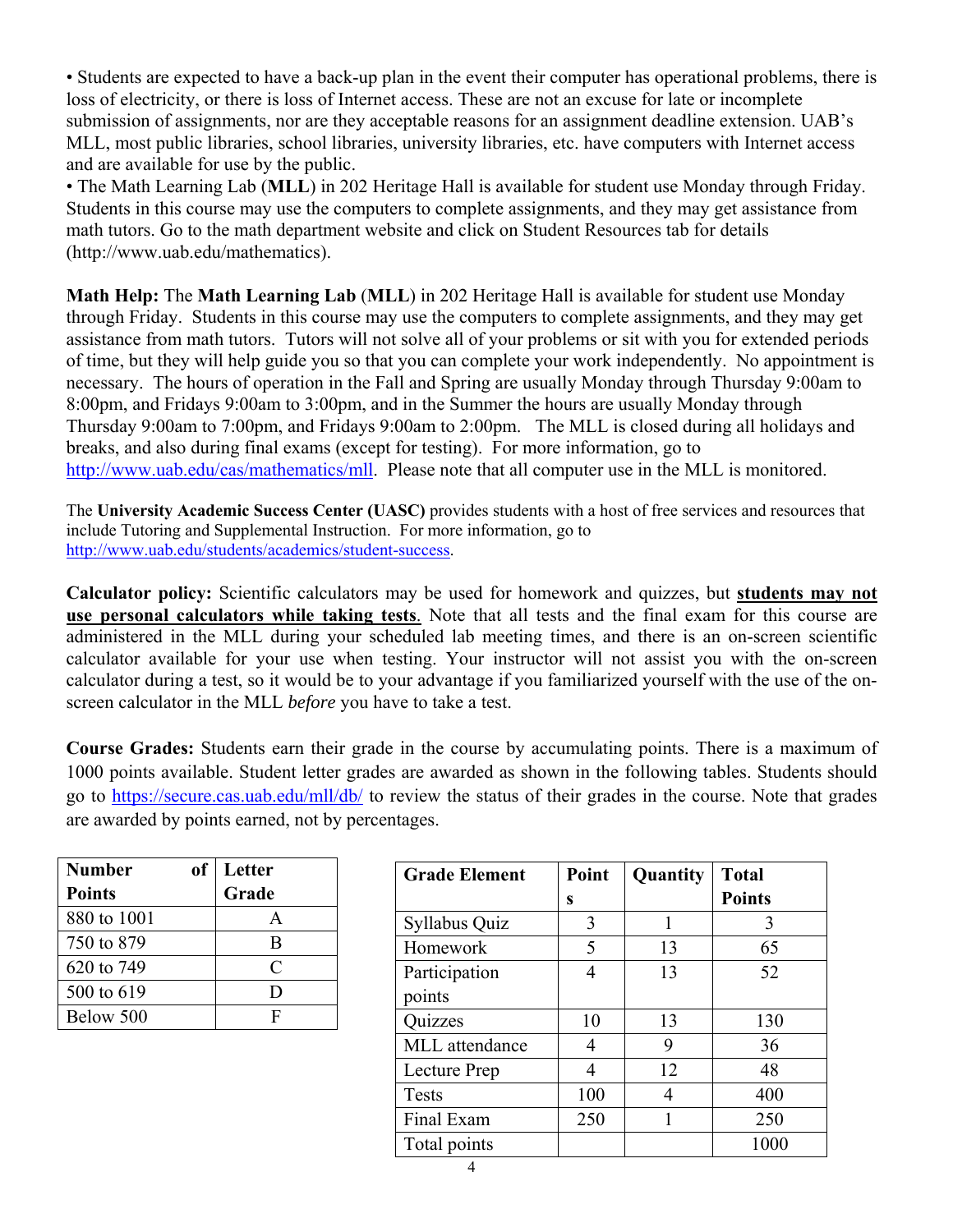\*\*Note that 879 points earns you a grade of B, not a grade of A, etc.

**Homework:** There are 13 homework assignments. For each assignment you can earn up to **5 points**, based on your homework score. An **unlimited** number of attempts can be made on each homework problem. If you miss a problem, click on *similar exercise* to work another problem correctly for full credit. There is no time limit for homework, so you may go in and out of the homework as many times as you like before the deadline (all your work is automatically saved). You earn full credit for homework completed on or before the due date. After the due date, you can review homework assignments and work similar exercises, but you can get **50% credit only for the problems submitted after the deadline**.

**Lecture Prep:** There are 12 Lecture Prep assignments (each assignment is up to 4 points worth based on score achieved). Each assignment contains multimedia part (reading or video), conceptual questions and introductory problems on topics to be covered in lecture meeting to follow. Lecture Prep assignments are due the night before the lecture and must make you come to class prepared and ready for the class discussion of the new topics. The concepts are supposed to be mastered further in the **Homework** assigned after the lecture. An **unlimited** number of attempts can be made on each problem. If you miss a problem, click on *similar exercise* to work another problem correctly for full credit. There is no time limit for this assignment, so you may go in and out of it as many times as you like before the deadline (all your work is automatically saved). You earn points for the work completed on or before the due date. **After the due date, you can review your Lecture Prep work, try similar exercises, but you cannot get credit.** 

**Class Meetings**: There are 13 class meetings. For each class meeting that you attend you will earn **4 participation points**. Points are earned if you are on time, and if you stay in the classroom for the entire class meeting. **No participation points are awarded for an absence (excused or unexcused).** 

**Quizzes**: There are 13 quizzes. Each quiz is worth 10 points. **Quizzes can be taken at home or in the Math Learning Lab** (during the scheduled hours of operation) on or before the deadline. **You must complete the quiz by yourself**. You may not obtain assistance from a fellow student or from a tutor. The **quizzes are timed**. Once you begin a quiz you must finish it within 30 minutes. You cannot exit the quiz or that will count as one of your attempts. Each quiz can be taken a **maximum of two times**. The higher grade attained will count. **You can get 50% credit for the quizzes submitted after the deadline**.

**MLL Attendance**: There are 13 lab meetings. For each lab meeting that you attend, you will earn **4 points**. Points are earned if you are on time, and if you stay in the lab for the entire meeting. **No points are awarded for an absence (excused or unexcused).** 

Students can work on their homework, take quizzes, obtain tutoring assistance, and listen to course video lectures in the MLL. (To watch and listen to computer video lectures, students can bring their own headsets or can check out a headset from the MLL.)

**Tests**: There are four major tests to be taken. Tests will be taken in **Heritage Hall 202** during scheduled lab meeting times. The tests are timed and are 50 minutes long. **Students are required to keep a government issued photo ID on their desks during testing (UAB student ID, driver's license, etc).**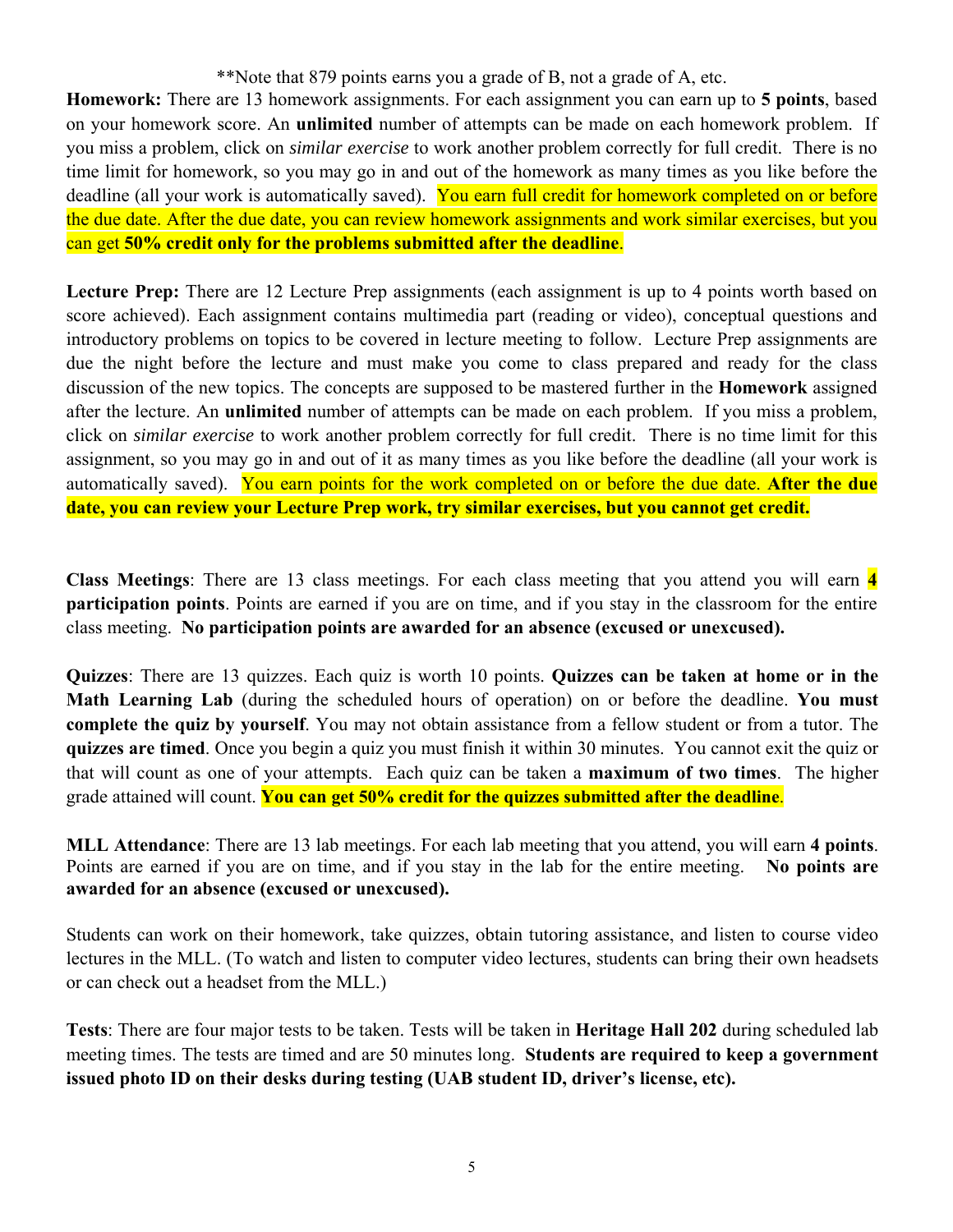#### **Make-up policy**:

- There is no make up for missing any of the following: Participation Points, lab meeting attendance points, homework deadlines, or quiz deadlines.
- **If a student misses 1 test** (not including the Final Exam), the Final Exam grade will be used to replace the missed test grade if the student formally makes a request to do so. The student must complete a **Missed Test Request Form** in the math department office (UH 4005) no later than 12:00 pm on the last day of classes. *Note that only one missed test grade may be replaced with the Final Exam grade. All students are expected to attend the Final Exam session.*
- A student missing a test due to university related business or government mandated activities is required to notify the instructor **no later than one week prior to the missed test date in order to be able to take the test prior to scheduled test date.** If a student does not communicate with the instructor one week prior to the missed test date, the student will be required to use the Final Exam grade to replace the missed test grade.

**Final Exam:** Students take the final exam just as they take the major tests. The cumulative final exam will be given on **April 30, 2020,\_at 8-10 am.** 

**Course Completion**: The course is complete once the student takes the final exam. No other points may be earned after the final exam has been taken.

**Cell Phones:** Student cell phones must be **turned off** and **put away** during all class meetings. In the MLL, cell phones must be **turned off during testing**, and they should be set to vibrate mode at other times.

**Laptops:** Student laptops must be PUT AWAY **during ALL class and lab meetings.** 

**Notebook:** Students are required to have a notebook in which they can record class meeting notes, file this syllabus, file instructor e-mail messages, and file other course related information.

**Disability Support Services (DSS):** UAB is committed to providing an accessible learning experience for all students. If you are a student with a disability that qualifies under Americans with Disabilities Act (ADA) and Section 504 of the Rehabilitation Act, and you require accommodations, please contact Disability Support Services for information on accommodations, registration and procedures. Requests for reasonable accommodations involve an interactive process and consist of a collaborative effort among the student, DSS, faculty and staff. If you are registered with Disability Support Services, please contact DSS to discuss accommodations that may be necessary in this course. If you have a disability but have not contacted Disability Support Services, please call 934-4205 or visit http://www.uab.edu/dss or Hill Student Center Suite 409.

**Title IX Statement:** The University of Alabama at Birmingham is committed to providing an environment that is free from sexual misconduct, which includes gender-based assault, harassment, exploitation, dating and domestic violence, stalking, as well as discrimination based on sex, sexual orientation, gender identity, and gender expression. If you have experienced any of the aforementioned conduct we encourage you to report the incident. UAB provides several avenues for reporting. For more information about Title IX,